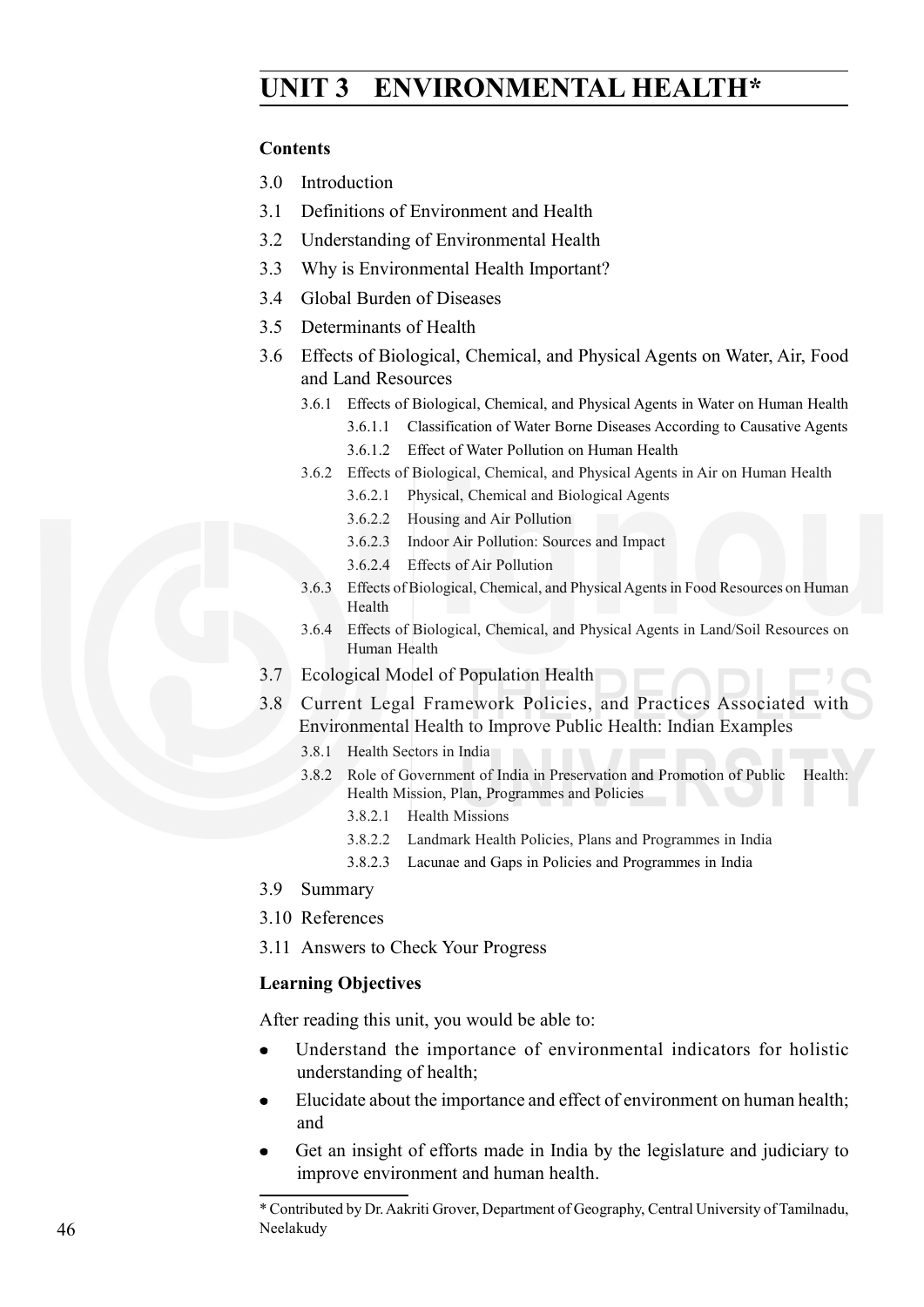# **Environmental Health 3.0 INTRODUCTION**

Environmental health is a combination of two broad dimensions, that is, environment and health. The environment encompasses everything that surrounds us while health is a result of influence of environmental factors on us. Everything that surrounds us, be it air, water, soil etc. have influence on our physical, mental and social health. Hence, we cannot overlook the human health problems without understanding environment.

## **3.1 DEFINITIONS OF ENVIRONMENT AND HEALTH**

As per the Merriam Webster dictionary, environment is defined as 1: the circumstances, objects, or conditions by which one is surrounded. 2a: the complex of physical, chemical, and biotic factors (such as climate, soil, and living things) that act upon an organism or an ecological community and ultimately determine its form and survival; 2b: the aggregate of social and cultural conditions that influence the life of an individual or community (https://www.merriamwebster.com/dictionary/environment).

Health, on the other hand, can be interpreted in various ways. There is no one strict definition of heath till now and that makes the concept complex. To a medical practitioner, health is only about being free from any illness or disease. For a very long time, health was defined in this manner only and to be honest, it is a very narrow viewpoint because one may be having a disease but may still feel healthy and happy. It just depends on the personal willpower and state of mind.

The modern definition of health was given by World Health Organization (WHO) in 1948 and surprisingly it has not been modified since then. WHO considers health to be a state of complete physical, mental and social wellbeing. This definition follows the holistic approach whereby it takes into account all forms of health: physical, mental and social to be necessary for being healthy. The definition is praised for its wholesomeness but at the same time there are many drawbacks of this definition like: one, no one can be completely perfectly healthy as per this definition; what is wellbeing is still not clear; using this definition, we cannot measure the level of health and hence it is not an operational definition. However, it is best suited as it encompasses all facets of health.

Alternatively, many scholars have given the definition of health with focus on adaptation and adaptive capacity to overcome physical, emotional and social health challenges. The upcoming preferred view on health is 'the ability to adapt and to self manage.'

# **3.2 UNDERSTANDING OF ENVIRONMENTAL HEALTH**

Having learnt the two terms independently, now let us try to understand the concept of environmental health. In 1989, the WHO defined it 'as comprising of those aspects of human health and disease that are determined by factors in the environment. It also refers to the theory and practice of assessing and controlling factors in the environment that can potentially effect health'.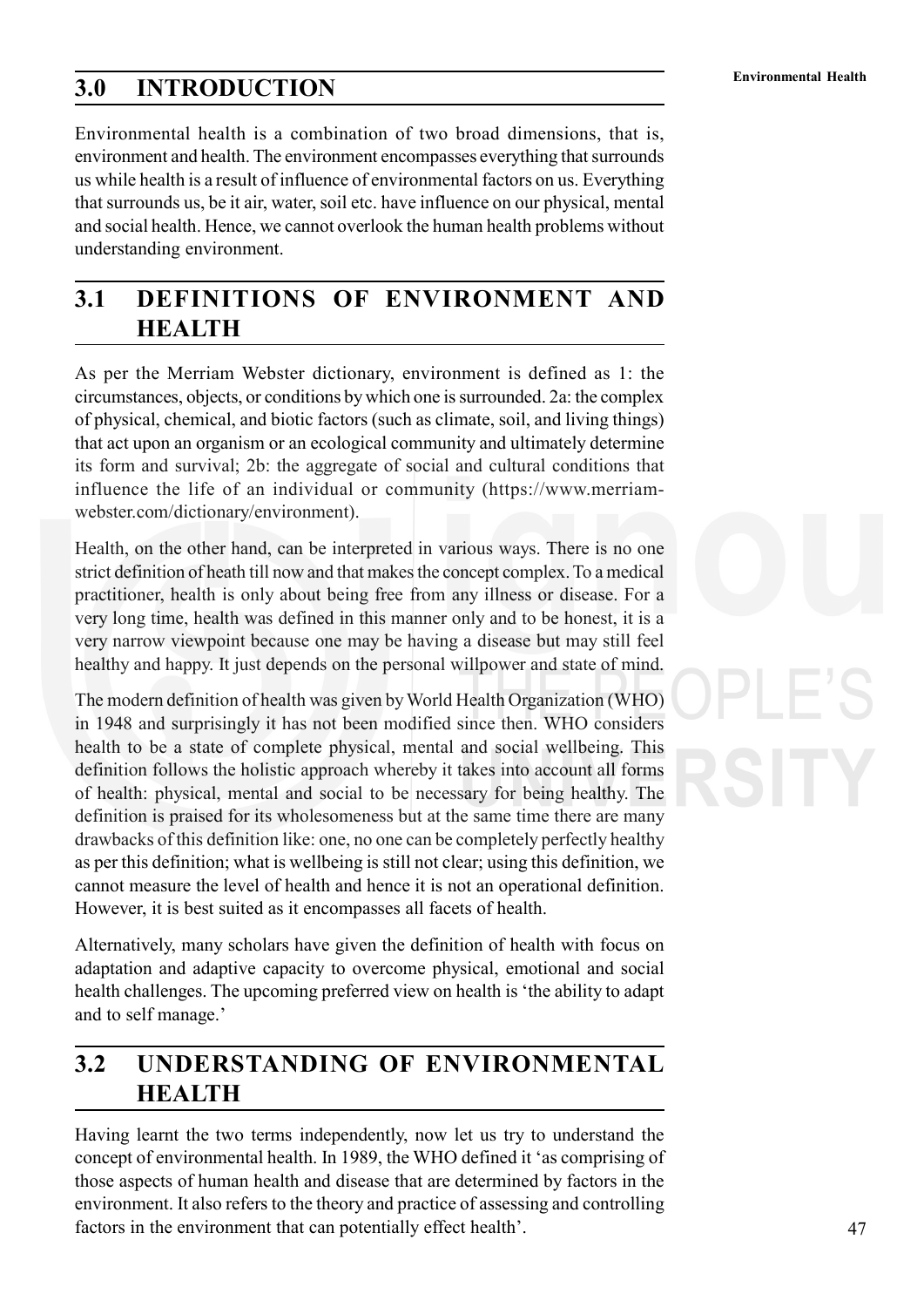**Public Health** A more recent attempt at defining the term emerged from a meeting of WHO<br>Public Health<br> $\frac{1002 \text{ F}}{1002 \text{ F}}$ European member states in 1993. Their proposed definition was: 'Environmental health comprises of those aspects of human health, including quality of life, that are determined by physical, biological, social and psycho-social factors in the environment. It also refers to the theory and practice of assessing, correcting and preventing those factors in the environment that can potentially affect adversely the health of present and future generations.'



**Fig. 3.1: The Interface of Environment Health**

(Source: Basnestt, 2004; MacArthur and Bonnefoy, 1998)

The above definitions focus on three kinds of environments: home, work and recreation. All of them are different from each other and therefore the kind of stresses or challenges are also different. Overall, in the living environment of any person, stressors like biological, chemical, physical, social and psychological influence the state of health (Figure 3.1).

It is believed that to achieve Sustainable Development Goals, policy makers should work to improve the environmental health. This can be done at three levels: to repair past damage, to control present risk and to prevent future problems.

### **Check Your Progress**

1) What is environmental health?

................................................................................................................. ................................................................................................................. ................................................................................................................. ................................................................................................................. .................................................................................................................

# **3.3 WHY IS ENVIRONMENTAL HEALTH IMPORTANT?**

The health of environment is important because it relates to us, that is health of human beings. It does not exist in isolation; rather, very strong inter-relationships can be scientifically observed and proved between the two.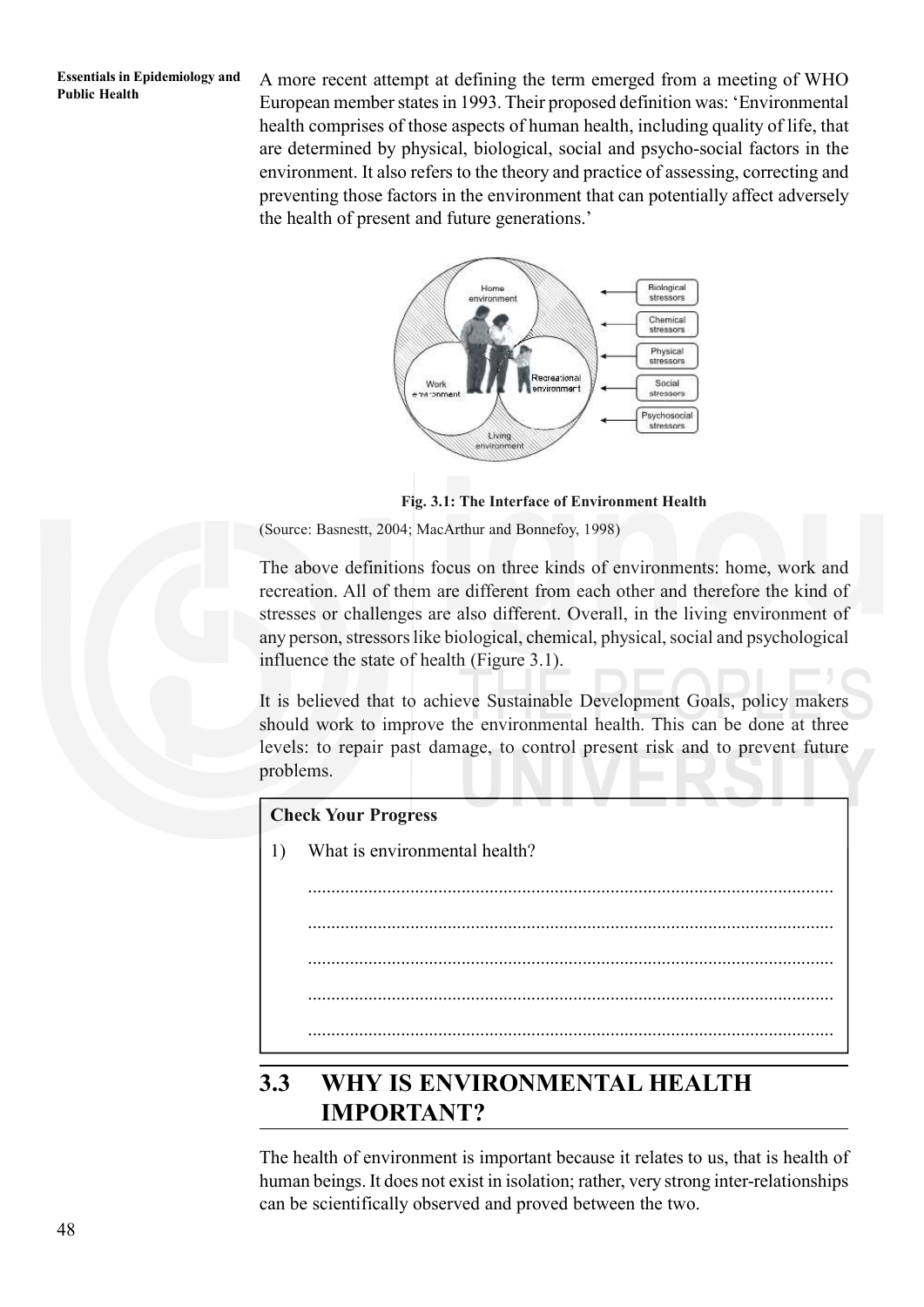The health impacts from the environment can be both short term/acute or long **Environmental Health** term/chronic. The acute conditions may include cold or flu, oil spill, food poisoning or heart attack. These are relatively short lived and have sudden onset. On the other hand, chronic conditions develop or worsen over a long period of time. The causes of chronic conditions are can be more than one so it is difficult to understand the real cause, for instance, asthma, cancer and diabetes. Somebody, who is a non-smoker, may be continuously exposed to air pollution on daily basis as he/she live near a factory or a traffic junction and therefore may face chronic respiratory diseases. In reality, it is not one environmental factor responsible for diseases. There may be other factors contributing like indoor pollution, housing conditions, living conditions, lifestyle, diet, genetics and many others.

## **3.4 GLOBAL BURDEN OF DISEASES**

The effect of environmental degradation and its effect on human health is very difficult to measure as it is not only illness or disease but also loss of productivity, income and expenditure on health care that are important indicators of degrading human health. Efforts to quantify the environmental burden of disease have been spearheaded by Smith, Corvalán & Kjellström (1999). Their results provide the basis for estimating the environment's impact on health. As per their results, diarrheal diseases are 80–90% attributable to environmental causes, followed by acute respiratory infections, estimated to be 40–60% environmental. Malaria and cancer also contribute substantially to the environmental burden of disease (Figure 3.2).





(**Source:** Kjellén, M (2001), Smith et al. (1999)

The Global Burden of Diseases (GBD) study was started by WHO in 1990 and the latest recorded report was released in 2016 using the 2015 data. The GBD aims to systematically understand, analyze, project and measure the causes and impacts of diseases on human life expectancies. To measure the burden of disease the metric used is called DALY\*. Ischemic heart disease, neonatal disorders, stroke, lower respiratory infections, diarrhea, road injuries, and chronic obstructive pulmonary disease (COPD) accounted for more than 1 million deaths each worldwide in 2017 (Figure 3.3).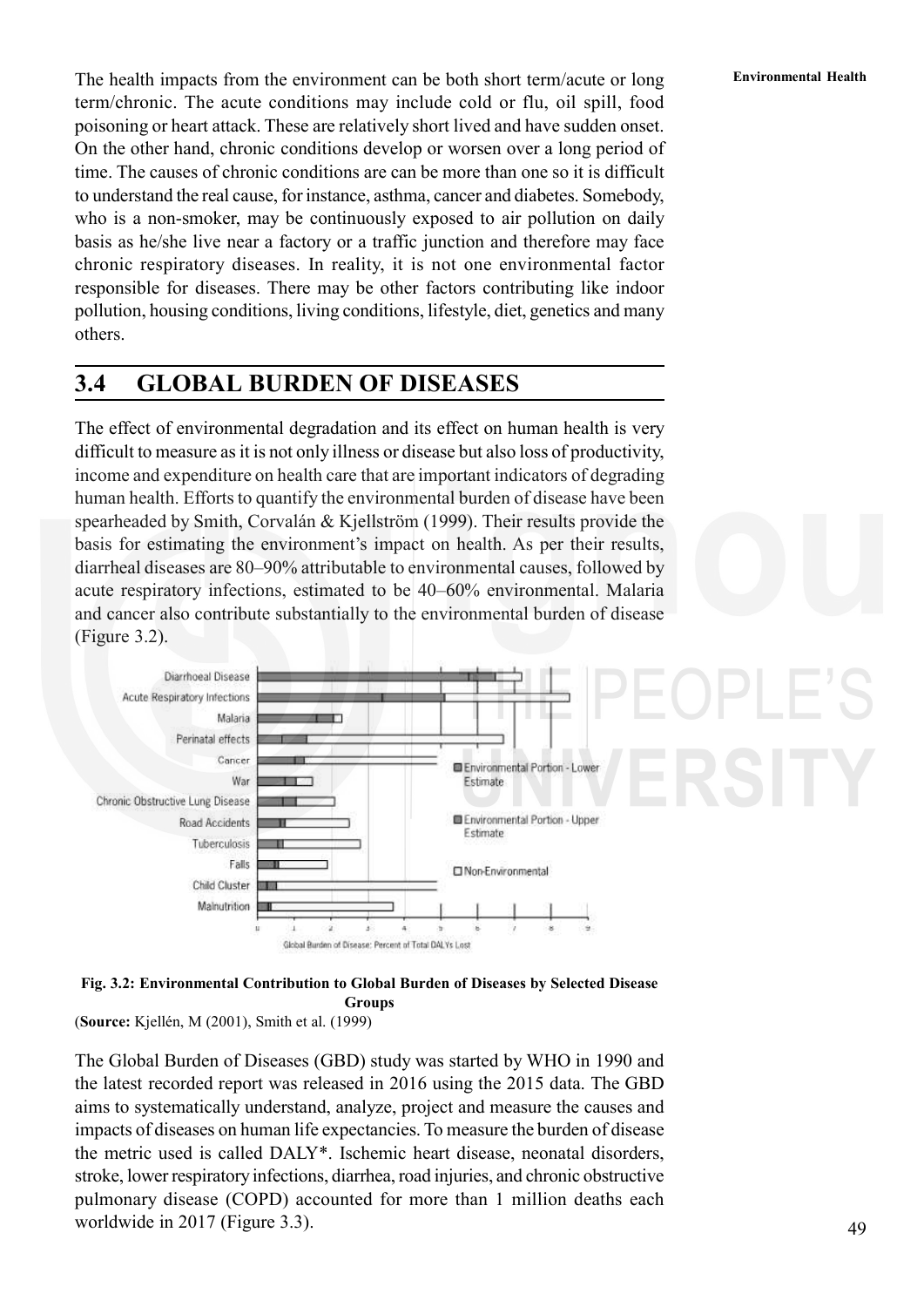#### **Essentials in Epidemiology and Public Health**



**Fig. 3.3: Leading causes of early death, 1990 and 2017** (Source: IHME, The Lancet (2018)



**Fig. 3.4: Contribution of Various Risk Factors in DALY (in percentage), 2016**

(**Source:** Indian Council of Medical Research, Public Health Foundation of India and Institute of Health Metrics and Evaluation (2017).

The risk factors are the drivers of diseases and injuries that cause pre mature death and disability. The top risk factors that are causing the disease burden in 2016 were malnutrition (14.6 %), air pollution (9.8 %), dietary risks  $(8.9 \%)$ , high blood pressure  $(8.5\%)$  and high plasma fasting glucose  $(6\%)$  (2016) (ICMR et al. 2017) (Figure 3.4).

*\*Note*: The Disability Adjusted Life Year (DALY) is a health gap measure that extends the concept of potential year of life lost due to premature death (PYLL) to include equivalent years of "healthy" life lost by virtue of being in states of poor health or disability.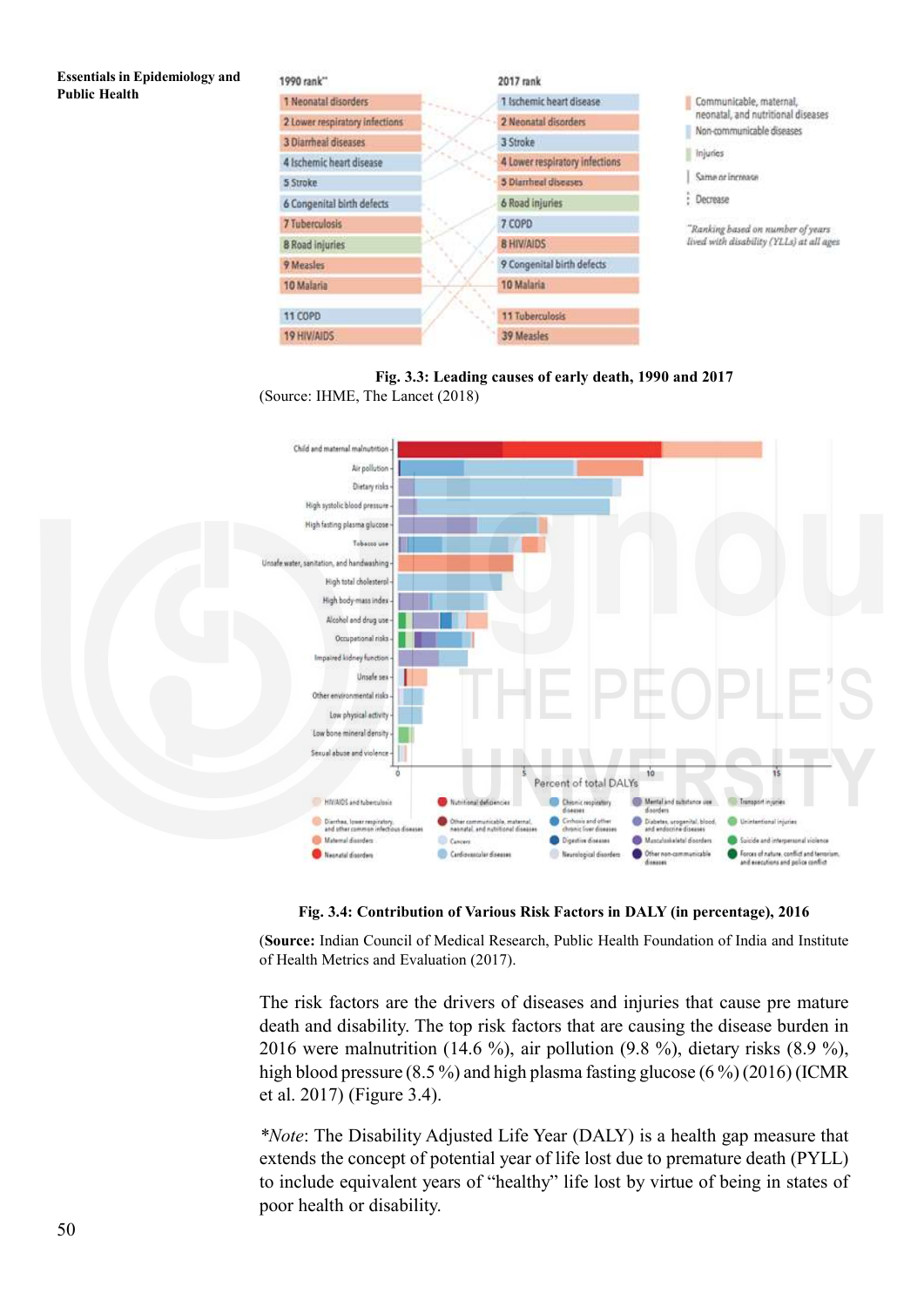# **Environmental Health 3.5 DETERMINANTS OF HEALTH**

Broadly, physical, social and individual factors influence human health. Physical may include factors like air, water, soil, food availability, pollution, noise etc.; social includes health care facilities, education, race, income etc. and individual includes behaviors and genetics. Other than these government policies, subsidies, programmes for betterment of environment and accessibility to health services are necessary.

There are chemicals, toxins, radiation, diseases causing micro-organisms and plants, pesticides and heavy metals in our physical environment that can cause damage to human health. These environmental substances related to air affect the lungs, food affects the digestive system, water and soil related substances affect digestive system and skin. All these are released by human activities of agriculture, transportation and industrialization. Health conditions that may be linked to environment are cancers of liver, bladder, lungs; asthma and respiratory diseases; diseases of the nervous system; Parkinson's diseases, Alzheimer's diseases; autism, birth defects and developmental disabilities. These illnesses are not solely caused due to environmental conditions, rather may be aggravated due to them. Various population characteristics like age, gender, race and ethnicity and socio-economic environment may also influence human health.

# **3.6 EFFECTS OF BIOLOGICAL, CHEMICAL, AND PHYSICAL AGENTS ON WATER, AIR, FOOD AND LAND RESOURCES**

The environment, as discussed, can be divided into three components: Biological composed of plants, animals, rodents, viruses and other life forms; Physical made of non-living things like air, water, soil, housing, waste, radiation etc. and social environment that include customs, culture, habits, income, religion, occupation, education, lifestyle etc. There are various agents (biological, chemical and physical) in the environment that influence human health through the physical environment that is discussed below.

## **3.6.1 Effects of Biological, Chemical, and Physical Agents in Water on Human Health**

Water borne diseases are one of the main causes of illness and disease in India and many other developing countries. Safe and wholesome water is free of pathogens, chemical substances and is pleasant to taste. But due to the human activities like industrial discharge, urbanization, agricultural sources of pollution and municipal sewage water becomes polluted and unsafe for consumption.

## **3.6.1.1 Classification of Water Borne Diseases According to Causative Agents**

a) Physical and Chemical Pollutants: The chemical pollutants are derived from human activities such as agriculture, industries and urban growth. These can be organic (detergents, tar, plastic, pesticides) or inorganic (nitrites, phosphates, chlorides, fluorides, salts etc.) in nature. These pollutants include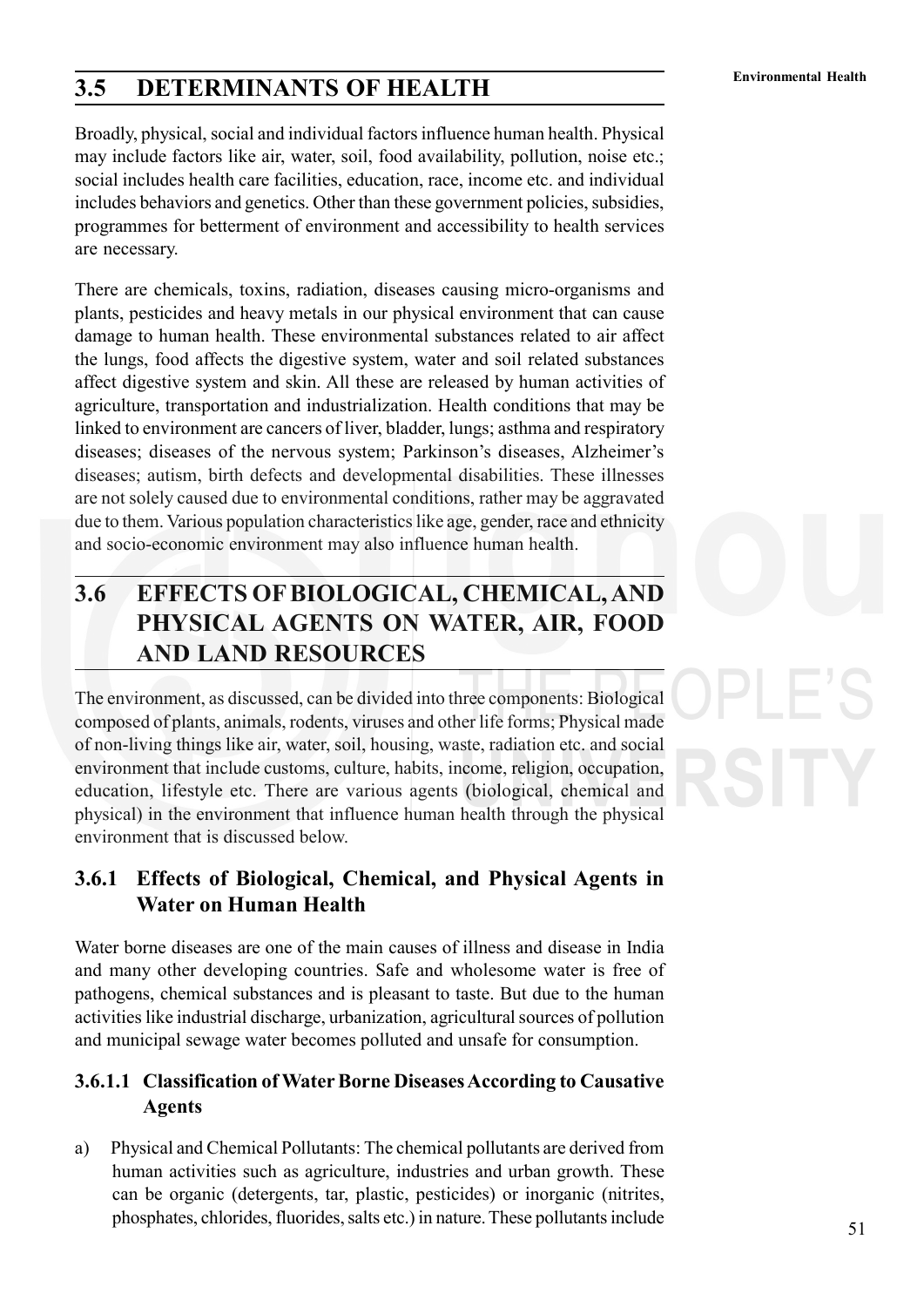**Essentials in Epidemiology and** detergent solvents, cyanides, heavy metals, minerals and organic acids, Public Health nitrogenous substances, fertilizers, soaps, oil spill, chlorine, bleaching agents, dyes, pigments, sulphides, ammonia, toxic and biocidal organic compounds of great variety. Chemical pollutants may affect human health not only directly, but also indirectly by accumulating in aquatic life (e.g. fish) used as human food (https://shodhganga.inflibnet.ac.in/bitstream/10603/99825/ 11/11\_chapter%202%20final. pdf).

- b) Biological agents can be broadly divided into two types: Pathogenic (Bacteria, virus, nematodes, worms, protozoans) and nuisance organisms (Slime, mollusc, algae, Asellus, nematodes). Biological water borne diseases are caused by biological agents / infective agent that may include viral (Viral Hepatitis A, Hepatitis E), Bacterial (Typhoid, dysentery), Protozoal (Amemobiasis), Helminthic (Roundworm, Threadworm) or Leptospiral (weil's disease). The hosts maybe aquatic like Cyclops (Guinea worm, fish tape worm). Malaria-stagnant water and Mosquito-Plasmodium vivax is a good example here. Other than these, many biological diseases causing agents thrive in water that are cause of concern such as disease carrying insects breeding in or near water, like: malaria, filaria, arboviruses, onchocerciasis, African trypanosomiasis.
- c) Physical: Changes in temperature, turbidity, colour and suspended and floating matter in water bodies are responsible for human health illnesses. These changes may take place due to mixing of waste water and industrial effluents with rivers and ground water or addition of silt, sand, metal pieces, rubber, wood chips, paper, foam, scum, carcasses and sewage through various human activities.

## **3.6.1.2 Effects of Water Pollution on Human Health**

- a) Occurrence of pesticides in water adversely affects human health and research reveals its strong linkages with cancer (leukemia, lymphoma, brain, kidney, breast, prostate, pancreas, liver, lung and skin cancers), neurological disorders, birth defects, fetal death and altered fetal growth.
- b) Thermal pollution results in excessive heat production, which are detrimental for human health and aquatic organisms.
- c) Marine pollution that is caused by oil spill, waste disposal, esp. plastic is extremely damaging for marine and human life. Tons of plastic wastes are found in stomach of dead whales, asbestos and other animals.
- d) Radioactive waste produced for harnessing nuclear energy or defense purposes and the left over waste from the experiments conducted are dumped into oceans. This waste has extremely long life and has effect on health of ecosystem.
- e) Pollutants like zinc cause vomiting, renal damage, cramps; copper hypertension, sporadic fever, uremia, coma; barium - excessive salivation, colic, vomiting, diarrhoea, tremors, paralysis of muscles or nervous system, damage to heart and blood vessels; cadmium - vomiting, diarrhoea, abdominal pains, softening of bones, fractures, skeletal deformations, damage of kidney, hypertension, tumor formation, heart disease, impaired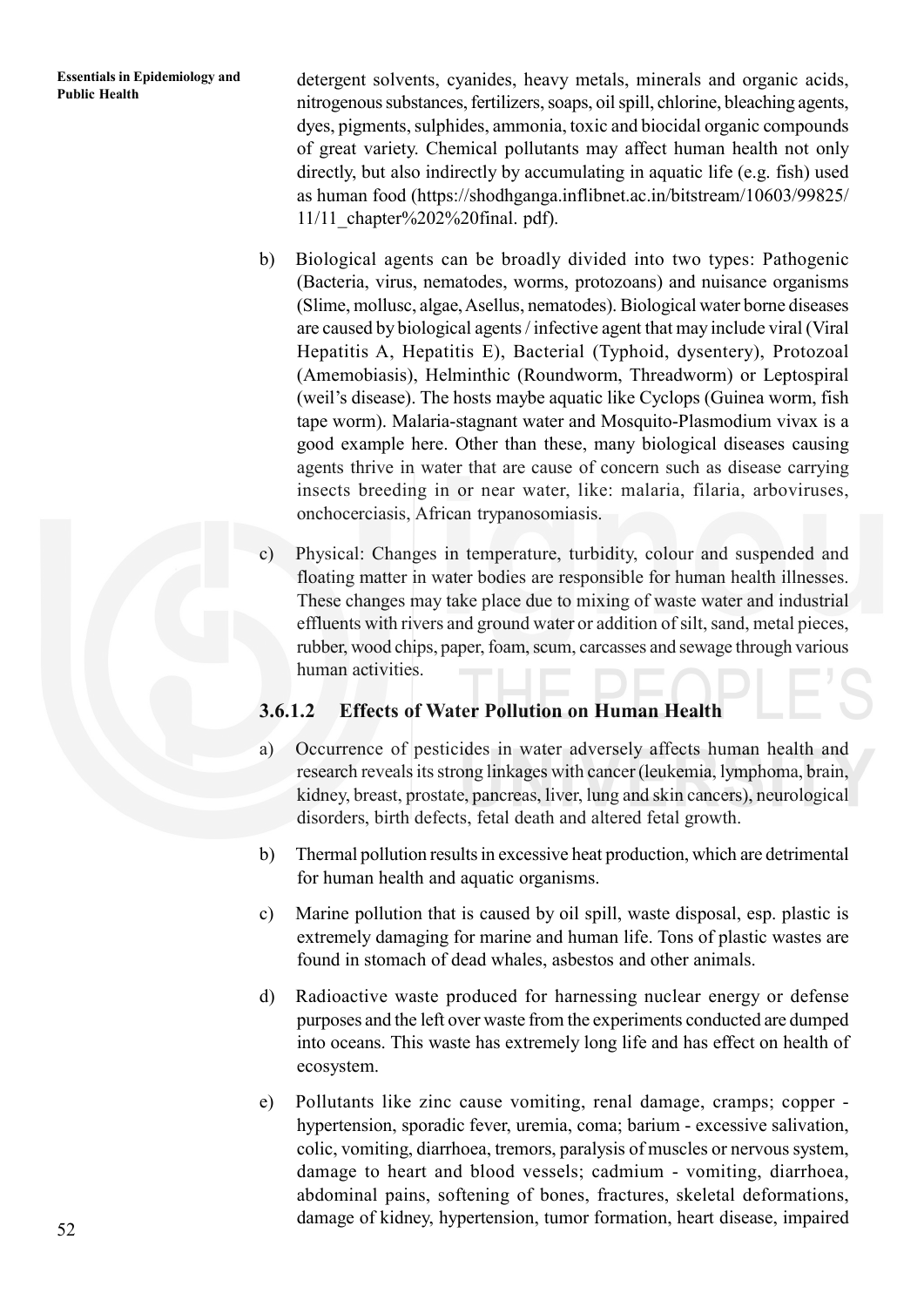**Environmental Health** reproductive function, genetic mutation; mercury — impairment of vision **Environmental Health** and muscles, paralysis; lead — high rate of miscarriages, affects skin, and respiratory system, damages kidney, liver and brain cells; arsenic — cancer of skin, lungs and liver, chromosomal aberration and damage, gangrene, loss of hearing, injury to nerve tissue, liver and kidney damage; fluoride rippling scourge (sponging)/fluorosis of bones, teeth; chromium – cancer; manganese - sexual impotence, muscles fatigue, eye blindness (https:// shodhganga.inflibnet.ac.in/bitstream/10603/99825/11/11\_chapter%202% 20final.pdf).

## **3.6.2 Effects of Biological, Chemical and Physical Agents in Air on Human Health**

Our immediate surroundings comprise of air upon which all life forms depend for oxygen. Besides this, air helps in cooling of body, transmit sense of hearing and smell and also may spread disease-causing agents. Pollution of air by dust, smoke, toxic gases and chemical vapours has resulted in sickness and death.

Air is a mechanical mixture of gases. The normal composition of external air by volume is approximately as follows: Nitrogen - 78.1 per cent; Oxygen - 20.93 per cent; Carbon dioxide - 0.03 per cent. The balance is made up of other gases that occur in traces, e.g., argon, neon, krypton, xenon and helium. In addition to these gases, air also contains water vapour, traces of ammonia and suspended matter such as dust, bacteria, spores and vegetable debris. Air is rendered impure by· (1) Respiration of humans and animals (2) Combustion of coal, gas, oil, etc. (3) Decomposition of organic matter and (4) Trade, traffic and manufacturing processes which give off dust, fumes, vapours and gases.

## **3.6.2.1 Physical, Chemical and Biological Agents**

The physical agents like temperature, humidity, wind velocity and atmospheric pressure of the outdoor air many cause discomfort and air borne diseases. As we know that temperature of air varies in different parts of the day and also in the different seasons and the factors which influence the temperature are latitude of the place, altitude, direction of wind and proximity to sea. The temperature of the ground surface is always higher than that of the air. All these factors may cause extreme temperatures leading to heat stress or cold waves. Heat stress or excess of heat exposure has been well documented and may cause heat stroke, heat hyperpyrexia, heat cramps, heat syncope and heat exhaustion. On the other extreme, cold stress may cause numbness, loss of sensation, muscular weakness, desire for excess sleep, coma and even death. Frostbite and trench foot are common diseases caused in higher latitudes. Humidity or moisture is always present in the atmosphere. The amount of moisture which air can hold depends upon its temperature. Humidity levels, amount of precipitation, wind velocity also influence human health physically and mentally.

Chemical agents like dust, soot, smoke, other organic and inorganic particles emanating from houses, factories and vehicles, etc. are main sources of air pollution. These can be summarized as:

a) Automobiles: Motor vehicles are a major source of air pollution throughout the urban areas. They emit hydrocarbons, carbon monoxide, lead, nitrogen

53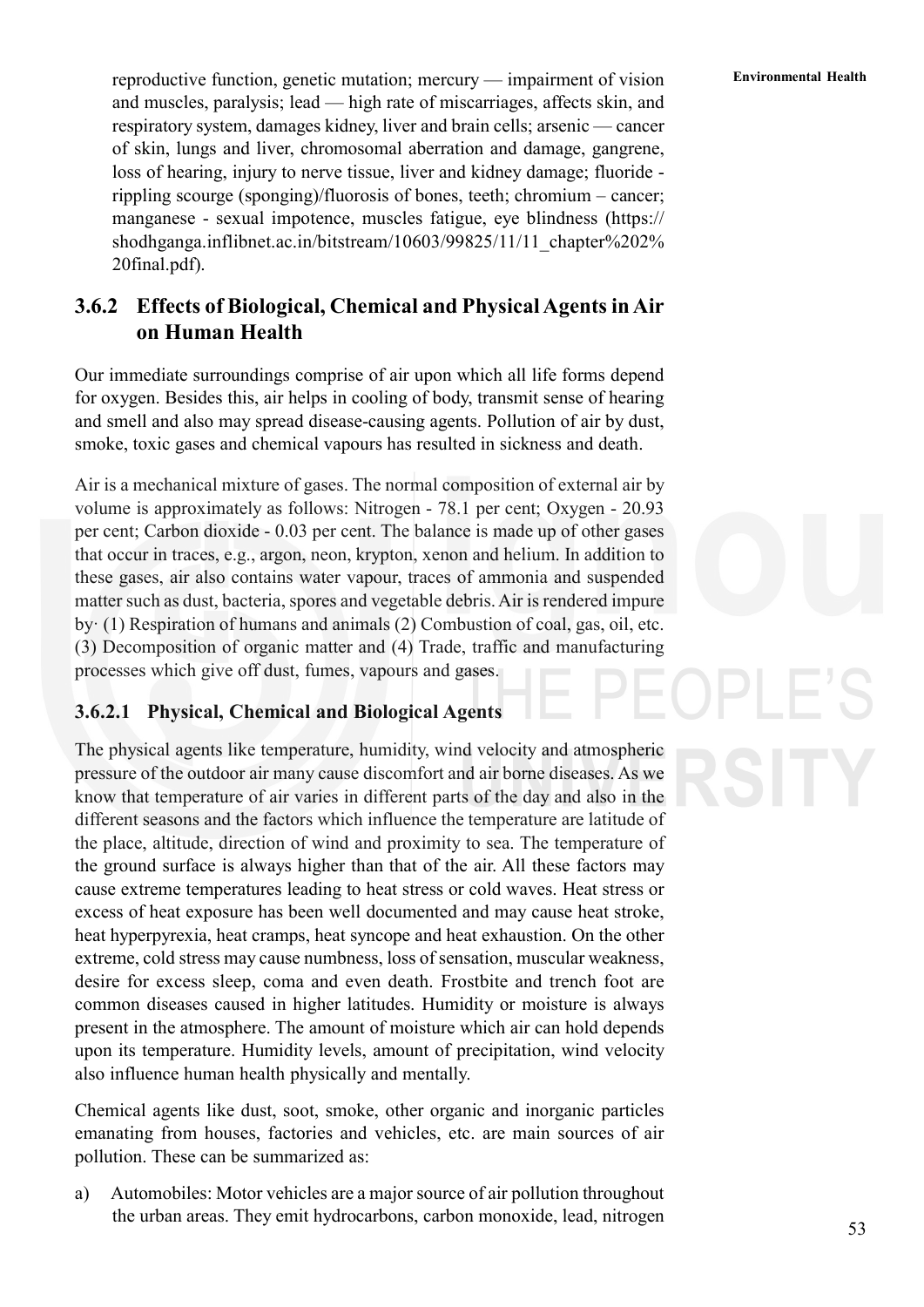**Essentials in Epidemiology and** oxides and particulate matter. In strong sunlight, certain of these Public Health hydrocarbons and oxides of nitrogen may be converted in the atmosphere into "photochemical" pollutants of oxidizing nature. In addition, diesel engines, when misused or badly adjusted are capable of emitting black smoke and malodorous fumes.

- b) Industries: Combustion of fuel to generate heat and power produces smoke, sulphur dioxide, nitrogen oxides and fly ash. Petrochemical industries generate hydrogen fluoride, hydrochloric acid and organic halides. Many industries discharge carbon monoxide, carbon dioxide, ozone, hydrogen sulphide and sulphur dioxide. Industries discharge their wastes from high chimneys at high temperature and high speed.
- c) Domestic Sources: Incomplete combustion due to lack of oxygen is a major source of toxic gases.
- d) Miscellaneous: These comprise burning agricultural refuse, incinerators, pesticide spraying, natural sources (e.g., wind borne dust, fungi, molds, bacteria) and nuclear energy programmes. Add an example of the effect on health.

Biological Agents: Bacteria and viruses may pollute the air and may be carried to some distances along with dust particles. They may be inhaled or swallowed with water, milk or food polluted with infected dust. The chances of spread of disease in this way are remote because of great dilution and because of exposure to ultraviolet light in the open. This mode of infection may be responsible for wound infections with tetanus bacilli. It may also lead to inhalation of tubercle bacilli and scales of measles and chickenpox (Park, 2015).

## **3.6.2.2 Housing and Air Pollution**

Other than the outdoor air, indoor air is influenced by various housing characteristics. "Housing", in the modern concept includes not only the 'physical structure' providing shelter, but also the immediate surroundings, and the related community services and facilities. It has become part of the concept of "human settlement", which is defined as "all places in which a group of people reside and pursue their life goals; the site of the settlement may vary from a single family to millions of people".

Healthy housing should provide physical protection and shelter; be adequate for cooking, eating, washing, and excretory functions; prevent the spread of communicable diseases; provide for protection from hazards of exposure to noise and pollution; and should be free toxic or harmful materials promoting good health.

Due to poor housing, respiratory infections (common cold, tuberculosis, influenza, diphtheria, bronchitis, measles, whooping cough, etc.), skin infections (scabies, ringworm, impetigo, leprosy), rat infestation (Plague), arthropods (from Houseflies, mosquitoes, fleas and bugs) related diseases might be caused. It also has influence on the psychology and mental health and wellbeing of residents. Additionally, cluttered houses may be causes of accidents due to overcrowding and suffocation.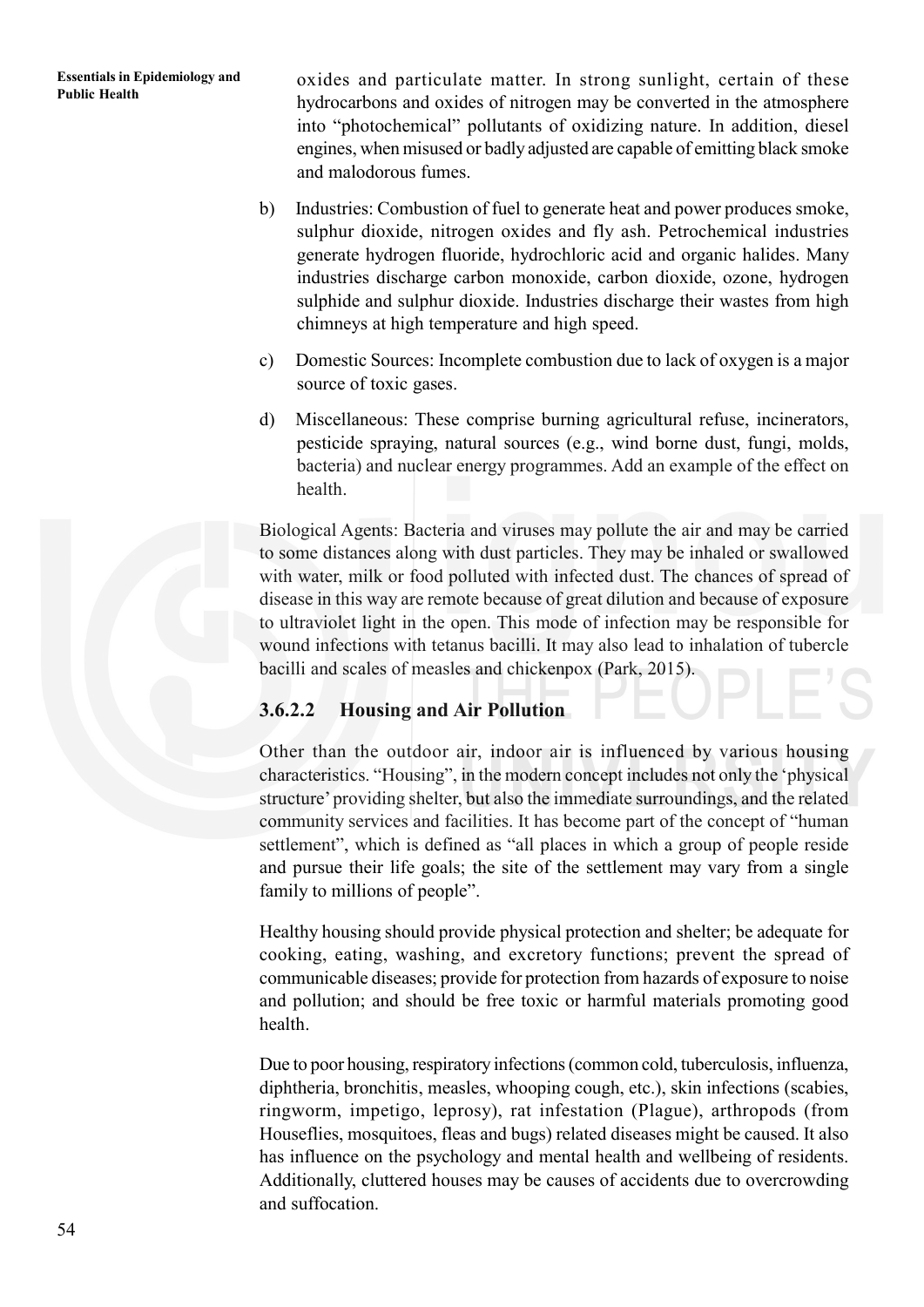## **Environmental Health 3.6.2.3 Indoor Air Pollution: Sources and Impacts**

The indoor environment is also very critical as this is the place where we spend substantial time. Apart from chemical air pollutants, physical characteristics of house are important in determining the influence of indoor air pollution and its impacts. These include ventilation, number of windows, exhaust fans, temperature and humidity. The major sources of indoor air pollution worldwide include combustion of solid fuels indoors, tobacco smoking, outdoor air pollutants, emissions from construction materials and furnishings, and improper maintenance of ventilation and air conditioning systems. Major indoor pollutants are fine particles, carbon monoxide, nitrogen oxide, polycyclic aromatic hydrocarbons (PAH), sulfur dioxide, arsenic, fluorine, lead, asbestos, radon and biological pollutants. In 2004, nearly 2 million deaths were attributed to household air pollution from the use of open fires and simple stoves for cooking–accounting for 2.7% of the global disease burden.

Women, elders and children are most exposed to indoor pollutants. However, the extent and magnitude of consequent health risks, however, remain poorly understood. It is estimated that 4.3 million people die every year prematurely from illness attributable to the household air pollution caused by inefficient use of solid fuels. Among these deaths 12 per cent are due to pneumonia, 34 per cent from stroke, 26 per cent from Ischaemic Heart Disease, 22 per cent from COPD and 6 per cent from lung cancer (Park, 2015). Acute lower respiratory infections (ALRI) caused are due to particulate matter inhaled from indoor air pollution and chronic obstructive pulmonary diseases (COPD) are caused due to exposure to household air pollution.

### **3.6.2.4 Effects of Air Pollution**

Worldwide, air pollution is one of the top five risk factors responsible for human mortality. Urban air pollution causes over 1.2 million deaths per year. The health effects of air pollution are both immediate and delayed. The immediate effects are mainly borne by the respiratory system, the resulting state is acute bronchitis. Irritation in eyes, nose, suffocation, breathlessness are immediate effects while chronic bronchitis, lung cancer, bronchial asthma, emphysema, and respiratory allergies are delayed impacts. It is linked with cardiovascular disease, diabetics and neuropsychological disorders also. Air pollution leads to destruction of plant and animal life; corrosion of metals; damage to buildings; cost of cleaning and maintenance and repairs and aesthetic nuisance. It also reduces visibility in towns that may cause transport accidents.

### **Check Your Progress**

2) What is smog?

................................................................................................................. ................................................................................................................. ................................................................................................................. ................................................................................................................. .................................................................................................................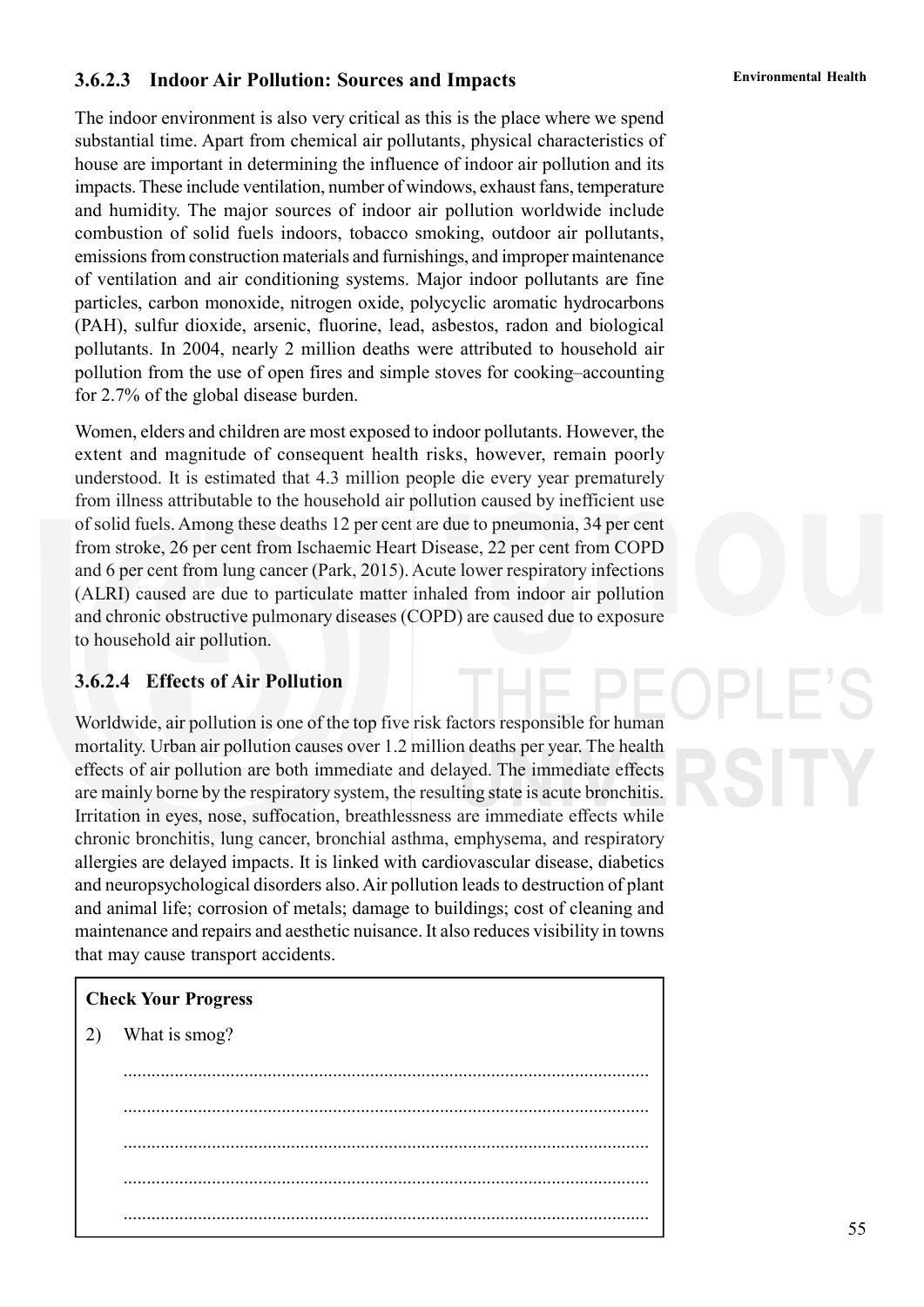## **Public Health 3.6.3 Effects of Biological, Chemical and Physical Agents in Food Resources on Human Health**

Unclean environment has the potential to contaminate food and water that are consumed by human causing widespread diseases. Environmental cleanliness and maintaining personal hygiene is therefore necessary to reduce food borne diseases. Food borne diseases include food-borne intoxications and food-borne infections consumed by human beings, commonly referred to as food poisoning. Use of chemicals to ripen fruits/antibiotic and hormone injections for better yield are in turn consumed and enter into our food cycle.

As per the Global burden of diseases, food borne diseases are one of the major causes of illness and death. Diarrheal diseases alone are responsible for 3-5 million illnesses and nearly 1.5 million deaths annually (Directorate General of Health Services, 2017). Contaminated and infected food diseases are spread through various biological causative agents. For instance, Anthrax, Cholera, Dysentery and Typhoid fever by bacteria, Amoebiasis and Clonorchiasis by parasites.

### **Types of Food Borne Diseases**

a) Food borne diseases of infectious origin

The pathogenic organisms transmitted through contaminated foods are bacteria, viruses, protozoa and helminthes. Foods that are contaminated may not look, taste or smell any different from foods that are safe to eat. A review of recorded foodborne disease outbreaks in India from 1980 to 2016 shows *Staphylococcus aureus (grows on food), Listeria monocytogenes (grow inside the refrigerator or in ready-to-eat food), Vibrio sp, Salmonella sp, E. coli, Yersinia enteroclitica and* Norwalk-like virus are some important microbial pathogens responsible for foodborne illnesses. Of these, *Salmonella* is the most common cause of food borne illnesses (Directorate General of Health Services, 2017). In India, milk and milk products, poultry, sea foods and street foods are major causes of infections.

Cases of Nipah virus infection (transmitted from animals to humans) can be transmitted through contaminated food or directly between people. The virus can also cause severe disease in animals such as pigs, resulting in significant economic losses for farmers.

Nipah virus has caused severe disease and death in people, making it a public health concern in Malaysia, Bangladesh, Cambodia, Ghana, Indonesia, Madagascar, the Philippines and Thailand (https://www.who.int/news-room/ fact-sheets/detail/nipah-virus). In India, the Nipah virus outbreak was confirmed in Kozhikode and Malappuram districts of Kerala in 2017. Recently, SARS-Cov-2, originating from bats has caused heavy loss of life in many countries, and as a result is declared a pandemic.

b) Food borne diseases due to chemical contamination

Chemical contamination of food may result from industrial sources or agricultural practices through which heavy metals such as mercury, lead and cadmium may enter the food chain. To increase the food production, the government initiated rampant use of pesticides and fertilizers that replaced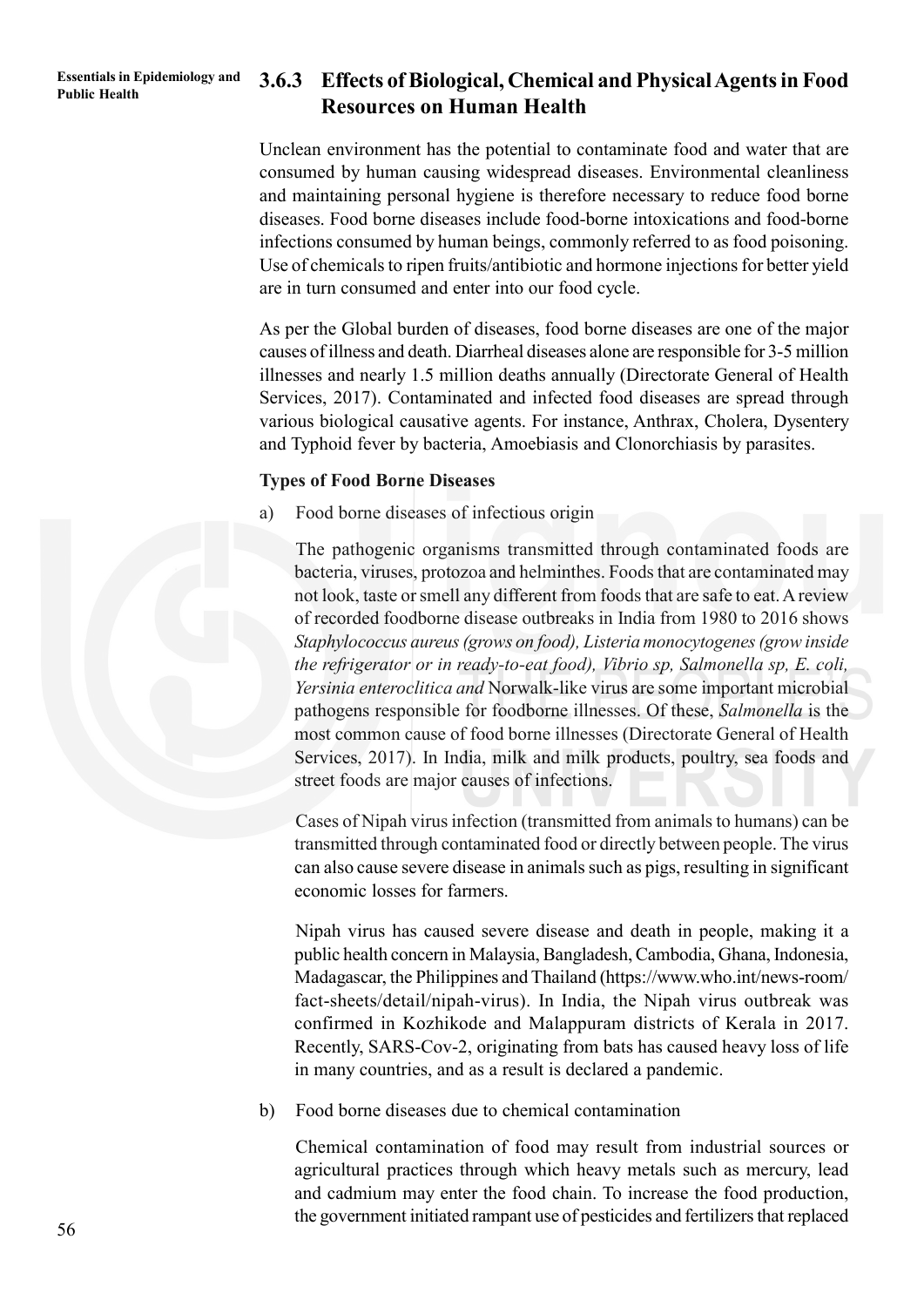**Environmental Health** the traditional agricultural practices for soil replenishment and use of manure. On the negative side, the excessive and repeated use of chemicals in agricultural fields eventually have led to several short term and long term effects on land and food. The chemicals discharged also enter the water resources through ground water leading to contamination of water as well as soil affecting both land and water resources.

Food poisoning may also occur due to consumption of contaminated food like wild mushroom contaminated with *Amatoxin.* Besides this, chemical food poisoning occurs through adulteration. Adulteration is a mal-practice involving addition of prohibited ingredients (solid, liquid or coloring) to food products. Now-a-days if you scrap apple with edge of knife wax would come out. This is adulteration wherein the apple is made to look fresh and red by chemicals. Similarly, green color is added to peas and other green vegetables and this can be noticed if we soak them in water for 30-40 minutes. Many fruits and vegetables are reported to be injected with chemicals like urea for faster growth. All these methods are unethical and unhealthy and may cause liver and kidney damage. Arsenic is another predominant chemical that has entered our food chain. The paddy rich areas like West Bengal and districts of the Ganga belt reveal high concentration of arsenic. Arsenic is highly toxic chemical and long term intake can lead to arsenic poisoning (arsenicosis), diabetes, cardiovascular diseases and cancer.

Adulteration of milk and milk products with detergents, foreign proteins, sugar; turmeric powder with Metanil Yellow; Honey with sugar; food grains with stones, jute, insects; coffee powder with tamarind seed, chicory powder; and tea leaves with dye, gypsum are common practices noted by FSSAI (Food Safety and Standards Authority of India) in India. Recently in 2018, FSSAI reported that 68 per cent of milk and milk products in India are not up to the standards.

The poultry and meat industry too use excess chemicals and antibiotics that are extremely harmful for human health. One must be careful to purchase non-vegetarian food from reputed shops only as the animals and birds are kept in highly unhygienic places, given lower quality feed and over-injected with chemicals.

## **3.6.4 Effects of Biological, Chemical and Physical Agents in Land/Soil Resources on Human Health**

Due to static nature of land, the pollution caused on land is much more harmful. It takes longer time to replenish and may stay at a location for many years. Solid waste is a major problem in urban areas, more so as the population is constantly rising. The domestic, agricultural and industrial sources together with e-waste, hospital waste, radioactive waste adds to the woes of land pollution.

Different types of wastes impact physical, mental and social health such as biological agents which pollute water and food and cause alimentary infections like cholera, typhoid, dysentery, infective hepatitis, polio, ascariasis and hookworm disease, etc.; Mosquitoes transmit insect-borne diseases like malaria and filaria; Common house flies transmit infections; dust may harbor tubercle bacilli and other germs ( which cause diseases if inhaled.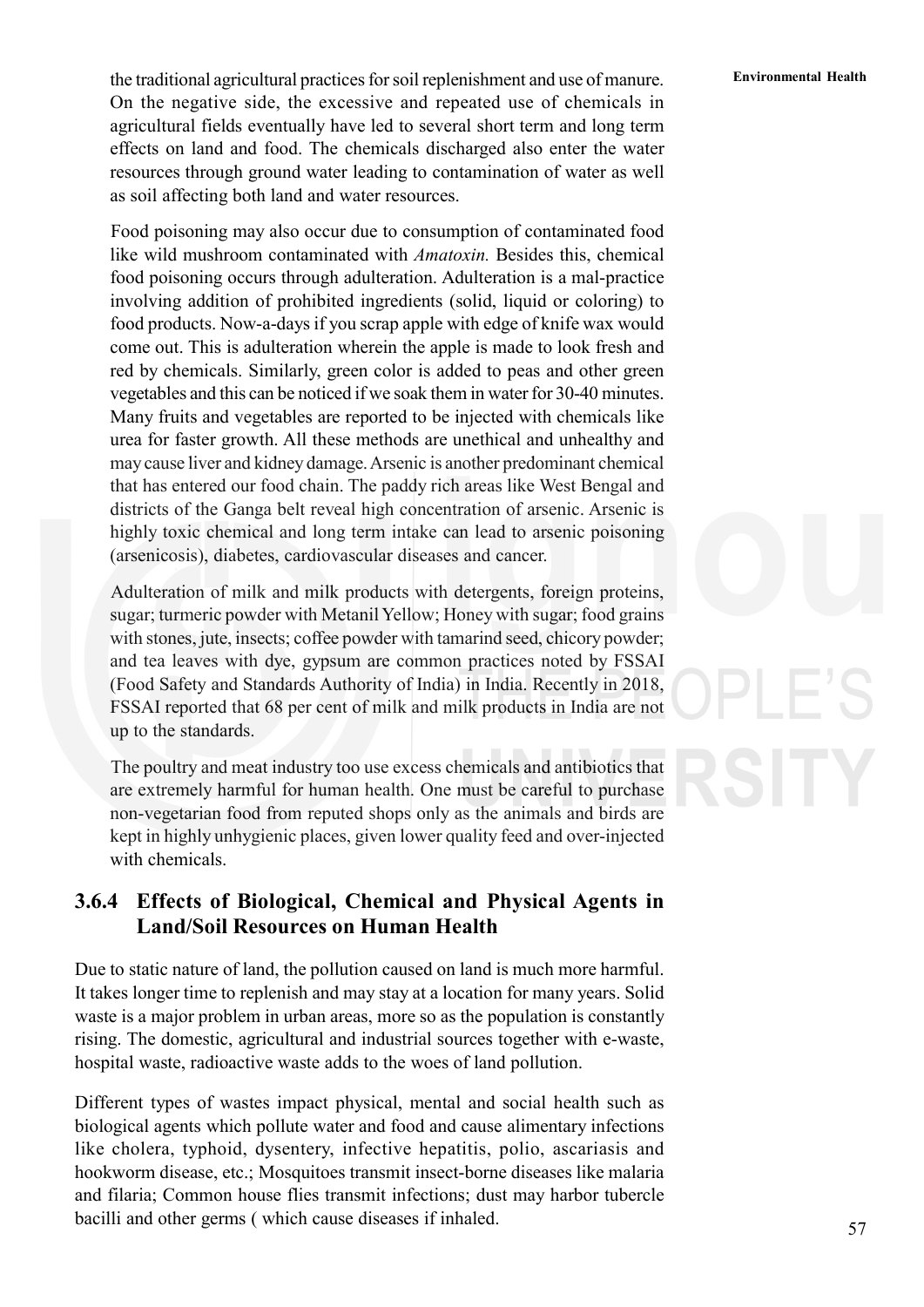#### **Essentials in Epidemiology and Essentials in Epidemiology and Types of Land Pollution**<br>Public Health

Land pollution can be classified into different types based on the source of pollutants. These can broadly be industrial and urban waste, agricultural waste, radioactive waste and biological waste.

#### **Industrial and urban waste**

All kind of industries, be it small scale or large scale are responsible for industrial waste, though most polluting are the iron and steel, coal metal mines and metal processing industries. The industrial waste is quite harmful as it may be toxic in nature.

Since industrial areas are also urban areas, waste from households is disposed off in large quantities that are dumped on landfill sites. These sites are breeding grounds of various vector borne and infectious diseases.

### **Agricultural waste**

Though agriculture seems to be a cleaner economic activity, it's a myth. To increase the food production for rising population, modernization of agriculture was introduced but nothing comes with a cost. Fertilizers, pesticides and farming practices cause soil pollution that affects the productivity of soil for long term. Fertilizers (especially nitrates), when repeatedly used, are washed to the water system contaminate ground water. Pesticides like chlorinated hydrocarbons and organophosphorus compounds too are very harmful. The traces of pesticides are detected to enter into the crops too. For example, Lindane has been detected in carrots. Besides these, soil conditioners and fumigants such as mercury, arsenic and lead compounds stay in soil permanently and enter the crops causing major health hazards. The allied agricultural activities including cattle farming and poultries are also not devoid of generating land pollution. Generally, the waste is not suitably dumped that causes nuisance of smell and sight in addition to public health problems.

#### **Radioactive waste**

The sources of radioactive waste are laboratories, industries or nuclear explosion. With rising power demands, nuclear energy production is on a constant rise that impedes the environmental health. This waste is safely dumped in oceans or on land but since the effects of radioactive substances is long lasting, they are potential health hazards, especially for scientists.

#### **Biological agents as source of waste**

Open defecation by humans and animal excreta contaminate the soil with bacteria and parasites. Additionally, discharge of untreated or incompletely treated sewage on land and dumping of sewage sludge also cause soil pollution. Maintaining hygiene is thus necessary to reduce ill-health caused by land pollution.

# **3.7 ECOLOGICAL MODEL OF POPULATION HEALTH**

Ecological model of population health is also called as the social-ecological model. The ecological model of health has its origins in the fields of psychology and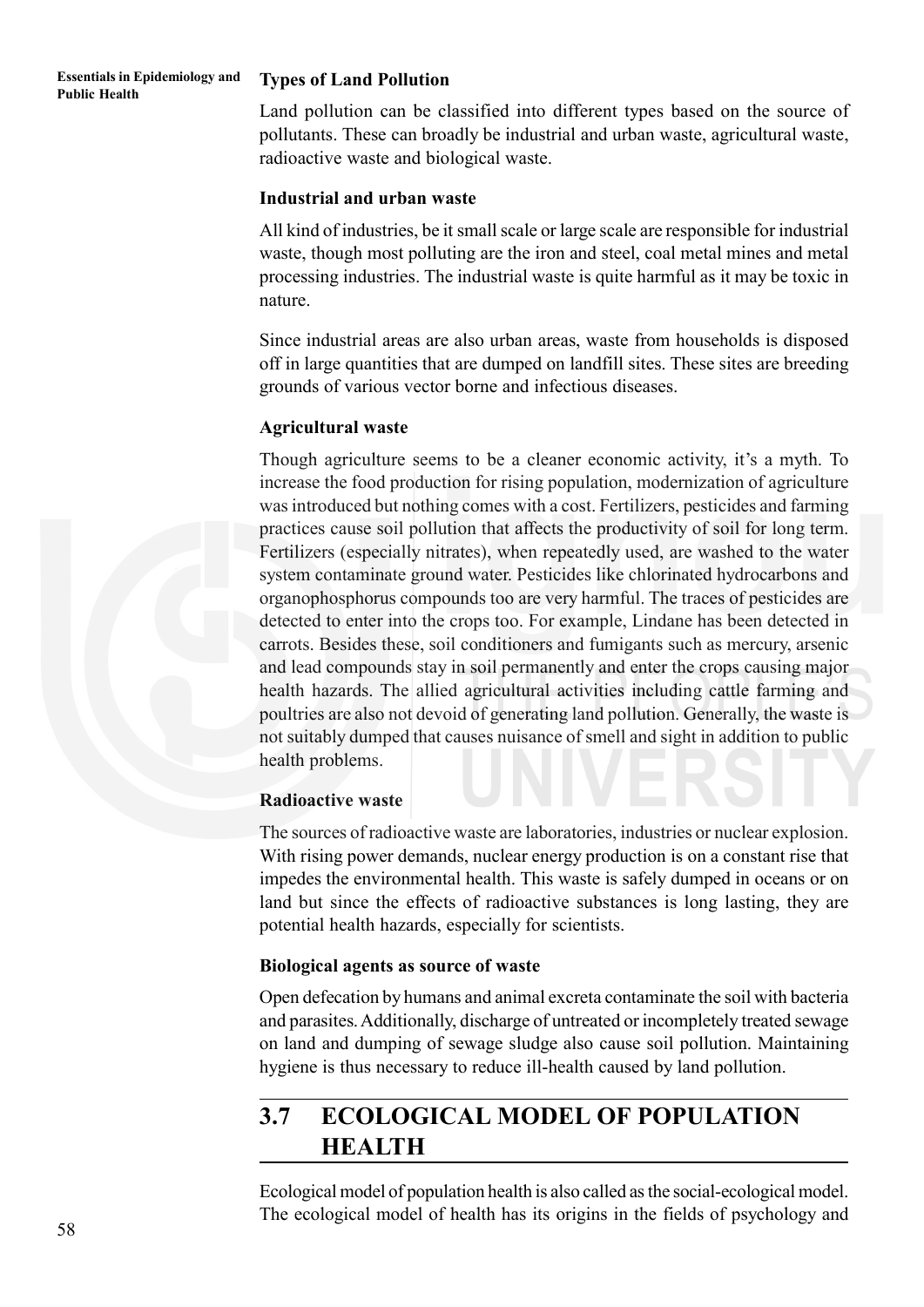human development, in the mid-20<sup>th</sup> century work of Lewin, Barker, and **Environmental Health** Bronfenbrenner, and others who began to understand behaviour in a context of the interplay of the individual and the environment. This work was taken up by public health fields like health promotion, health psychology, epidemiology, and maternal and child health. The Institute of Medicine (IOM) has defined the ecological model as "a model of health that emphasizes the linkages and relationships among multiple factors (or determinants) affecting health." (Institute of Medicine, 2003).

## **Check Your Progress**

3) What is ecological model?

................................................................................................................. ................................................................................................................. ................................................................................................................. .................................................................................................................

.................................................................................................................

.................................................................................................................

What are these factors affecting health? Well, there are too many to list in detail, ranging from the micro level to the macro level. Typically, they're grouped into categories roughly like this (Figure 3.5):



**Fig. 3. 5: Determinants of Health**

(**Source:** Institute of Medicine, 2003)

- Intrapersonal/individual factors, which influence behavior such as knowledge, attitudes, beliefs, and personality.
- Interpersonal factors, such as interactions with other people, which can provide social support or create barriers to interpersonal growth that promotes healthy behavior.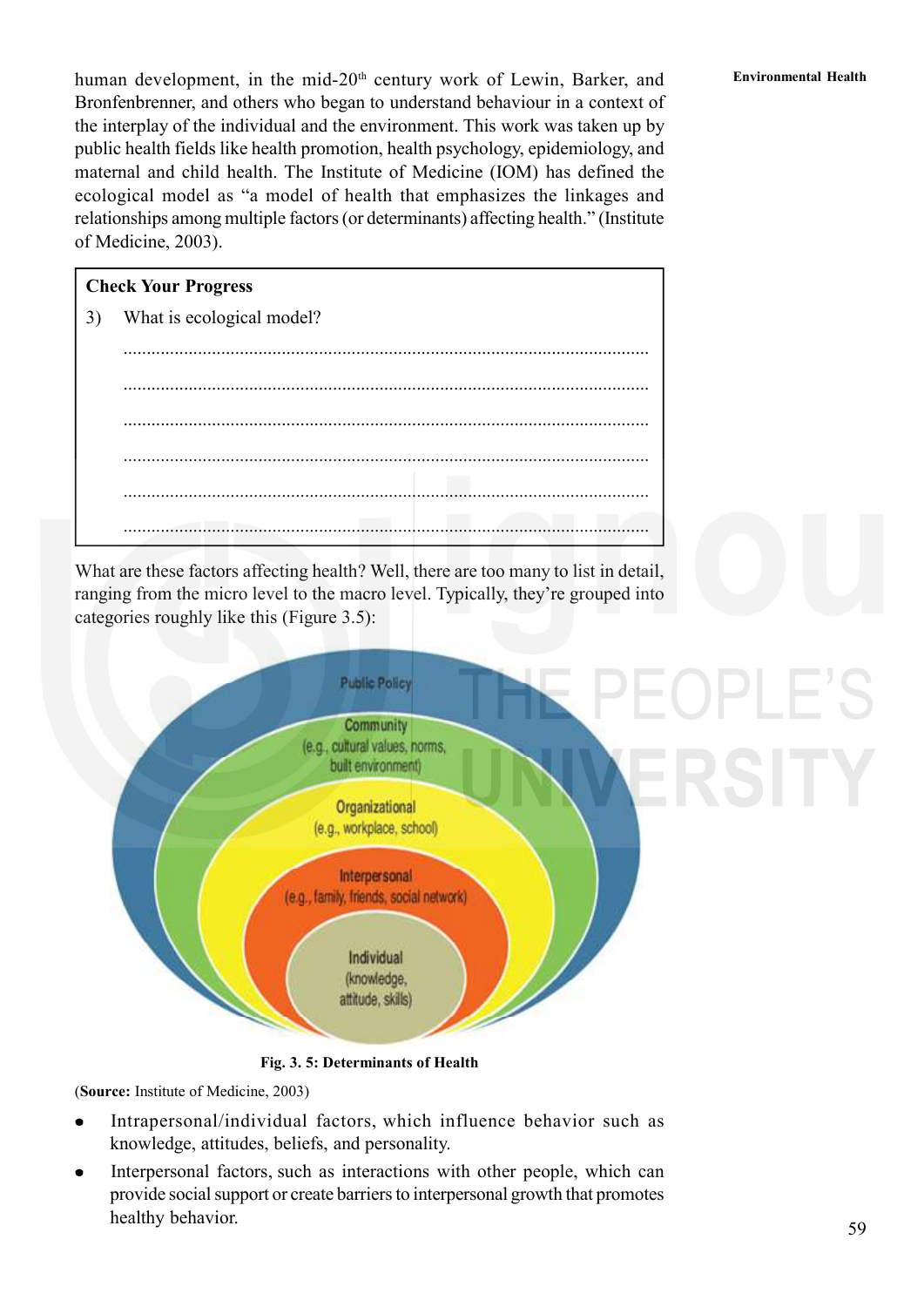- **Essentials in Epidemiology and •** Institutional and organizational factors, including the rules, regulations, Public Health policies, and informal structures that constrain or promote healthy behaviors.
	- Community factors, such as formal or informal social norms that exist among individuals, groups, or organizations, can limit or enhance healthy behaviors.
	- Public policy factors, including local, state, and federal policies and laws that regulate or support health actions and practices for disease prevention including early detection, control, and management

# **3.8 CURRENT LEGAL FRAMEWORK POLICIES, AND PRACTICES ASSOCIATED WITH ENVIRONMENTAL HEALTH TO IMPROVE PUBLIC HEALTH: INDIAN EXAMPLES**

As we already discussed that the World Health Organization (WHO) defined health as "a state of complete physical, mental and social well-being and not merely the absence of disease or infirmity", it is well-reminded that environmental health can affect human health. Therefore, governments and organizations shall create policies where they see the issues arising in the health of their jurisdiction related to the environment.

## **3.8.1 Health Sector in India**

The health sector in India is organized under three categories based on ownership: public, government, private or individual owned. Charitable institutions, religious organisations like churches and NGOs and public sector bodies like atomic energy, railways and armed forces also own part of health facilities.

## **3.8.2 Role of Government of India in Preservation and Promotion of Public Health: Health Missions, Plans, Programmes and Policies**

The central government provides a broader framework for specific programmes to be undertaken like small pox, malaria, tuberculosis, HIV AIDS, leprosy and others. These programs are implemented at the state level uniformly. The states also implement all centrally funded programs like the family planning, Swachh Bharat Mission and universal immunization. The Union Ministry of Health and Family Welfare is responsible for implementation of various programmes, undertaking research and providing funds.

## **3.8.2.1 Health Missions**

With respect to missions on health, National Rural Health Mission (NRHM) and National Urban Health Mission (NUHM) have had significant achievements. Recently, the Swachh Bharat Mission aims to achieve sanitation facilities, cleaner environment and surroundings for all. AMRIT launched in 2015 aims to reduce the expenditure incurred by patients on treatment of non-communicable diseases like cancer and heart diseases. The world's largest health insurance scheme, Ayushman Bharat Yojana (National Health Protection Mission), was launched in 2018. It promises health cover worth Rs. 500,000 to every poor family for treatment of serious ailments.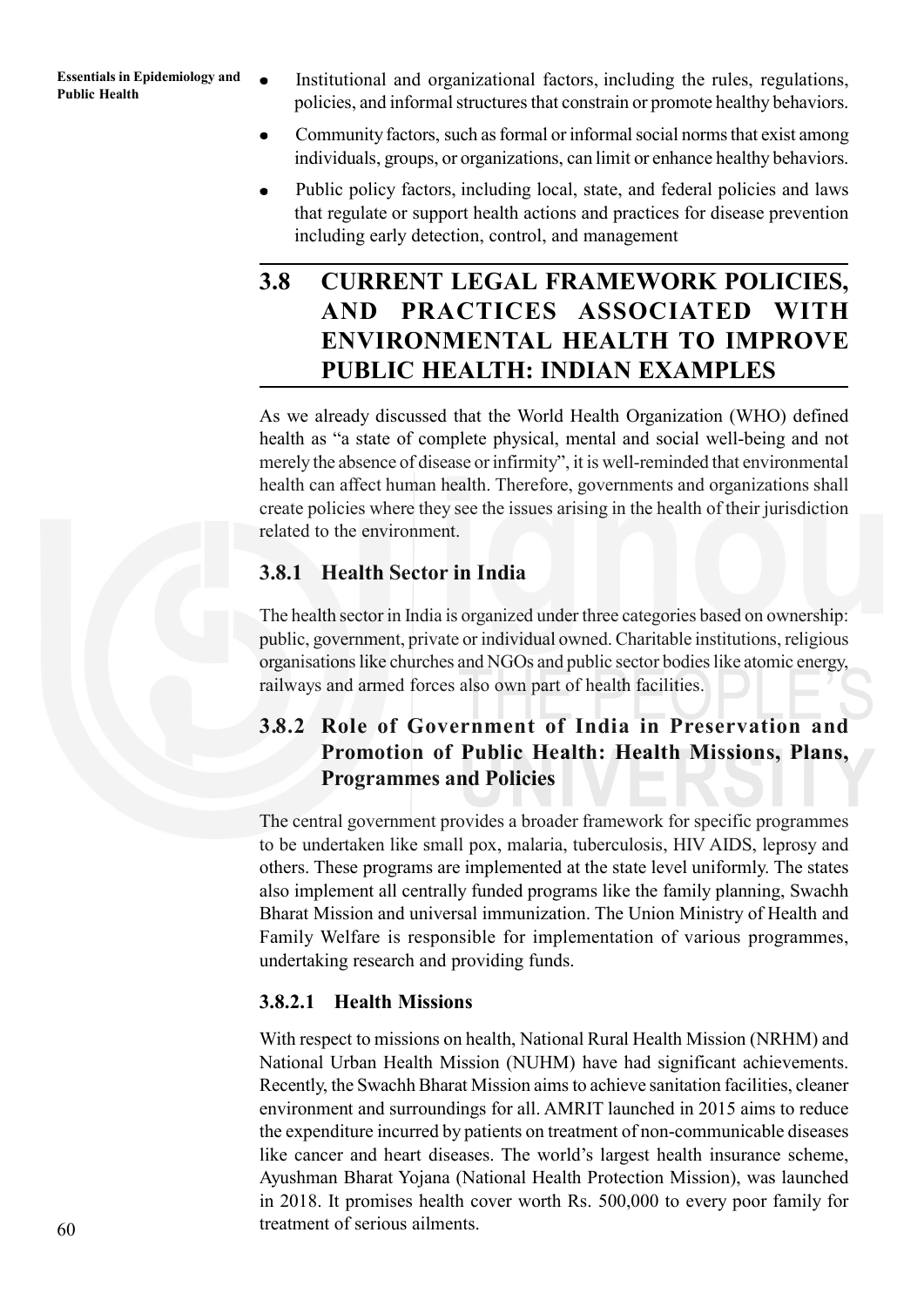## **Environmental Health 3.8.2.2 Landmark Health Policies, Plans and Programmes in India**

The first comprehensive health policy and plan document, Health Survey and Development Committee Report that is also called the Bhore Committee Report was prepared in 1946. Post-independence, in 1983 the first health policy was formulated and adopted. But before 1983, schemes made under the Five Year plans were fulfilled. These had specific targets like in 1950s and 1960s the focus was on managing the epidemics. Widespread national level campaigns were started to overcome the loss by malaria, small pox, tuberculosis, leprosy, filaria, cholera and others. The fifth plan focused on accessibility of health services in the rural areas through the Minimum Needs Programme. The aim was on eradication of communicable diseases, provision of safe drinking water and sanitation. The sixth plan was influenced by the international declaration 'Health for all by 2000 AD' that is universal health care that is affordable and as per the needs of the people.

On the eve of the  $10<sup>th</sup>$  plan the draft of National Health Policy (NHP) was announced and called for feedbacks from the public. Finally in 2002, NHP document was released with the objective of achieving acceptable standards of good health of Indian population, decentralization, equity, accessibility of health services and provision of affordable private health care (Duggal, 2014). The role of traditional medicines was also acknowledged by this policy. Further, in the  $11<sup>th</sup>$  plan, the central theme with respect to the health sector is 'inclusive growth'. The  $12<sup>th</sup>$  plan was prepared after the consultation of public. It called for Universal Health Coverage through Essential Health Package and to assess the social determinants of health.

The National Health Policy 2017 came after 14 years gap. The policy aims at providing health care in 'assured manner' to all. The Make in India model governs the manufacturing of drugs and devices. AYUSH (Ayurveda, Yoga and Naturopathy, Unani, Siddha and Homeopathy) is given special emphasis, especially yoga (Planning Commission 2013a, 2013b; Government of India 2017).

Other than the NHPs, many other policies were announced from time to time that are closely linked with improving the health status of people. These are National Population Policy, National Nutrition Policy, National Water Policy and National Environmental Policy to name a few. The list is given below (Table 3.1):

**Table 3.1: National Health Policies / other Related Environmental Health Policies in India**

| Year | Name of Policy                                              |
|------|-------------------------------------------------------------|
| 1983 | National Health Policy                                      |
| 1993 | <b>National Nutrition Policy</b>                            |
| 2000 | <b>National Population Policy</b>                           |
| 2002 | National Policy on Indian System of Medicine and Homeopathy |
| 2002 | National Health Policy                                      |
| 2005 | National Rural Health Mission                               |

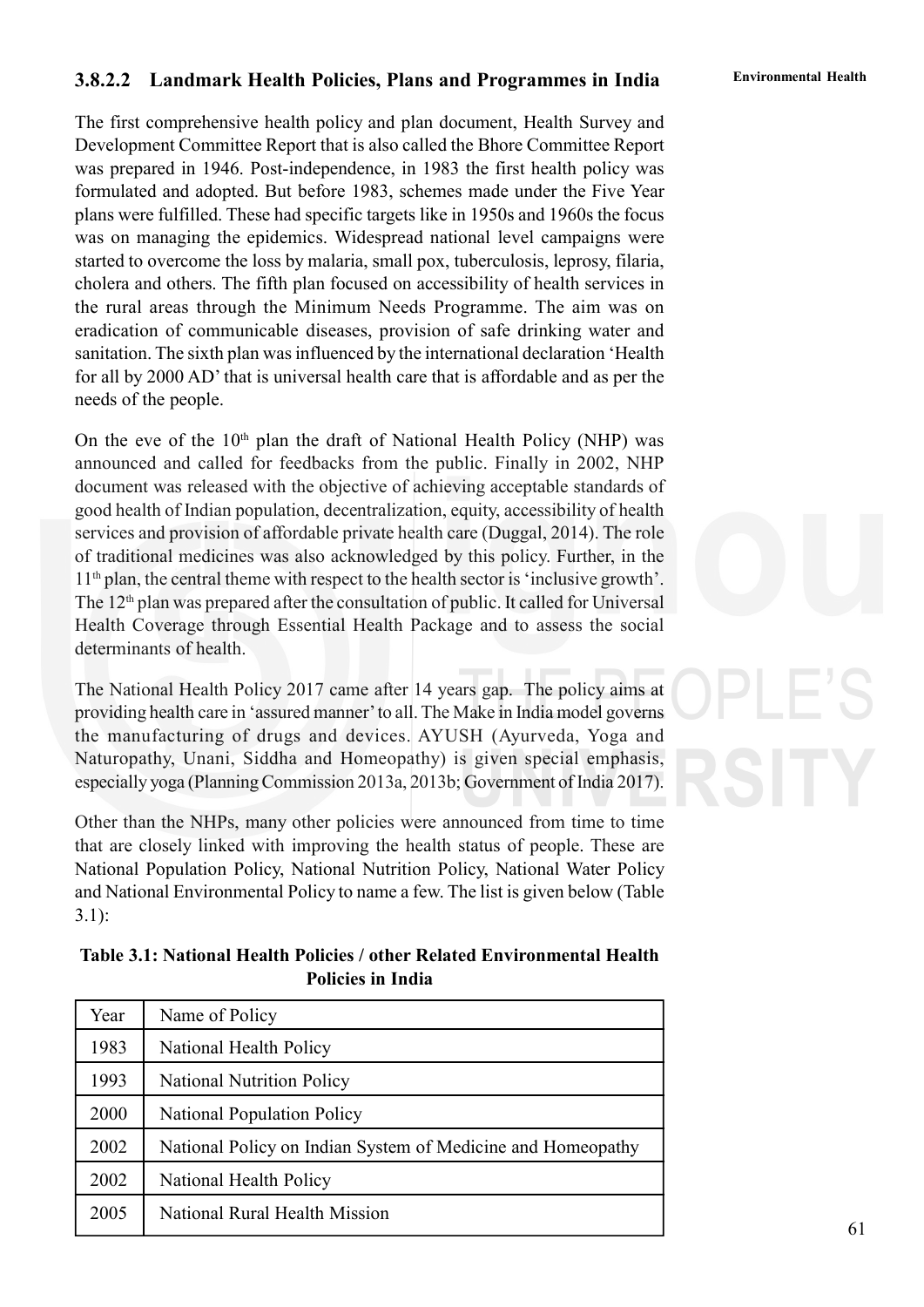| 2006 | National Environment Policy  |
|------|------------------------------|
| 2012 | <b>National Water Policy</b> |
| 2017 | National Health Policy       |

Other than these, Ministry of Health and Family Welfare launched Pradhan Mantri Swasthya Suraksha Yojana (PMSSY) in 2006, Janani Shishu Suraksha Karyakram (JSSK) and Janani Suraksha Yojana for insuring the health care. Various programmes undertaken by the Ministry of Social Justice and Empowerment / Ministry of Child Development and Women are Integrated Child Development Services (ICDS) scheme, Mid-day Meal (MDM) Programme, Special Nutrition Programme, National Nutritional Anaemia Prophylaxis Programme (NNAPP), Reproductive and Child Health Programme and School Health Programme. With respect to supply of clan drinking water, Ministry of drinking water and sanitation introduced the Rajiv Gandhi National Drinking Water Mission (RGNDWM) (Lakshminarayanan 2016; Patel 2015; Grover and Singh 2020).

## **3.8.2.3 Lacunae and Gaps in Policies and Programmes in India**

Although innumerable direct and indirect plans, programmes and policies have been made with respect to health system in India, the success has been limited. Various reasons can be cited for this, such as, shortage of health care workers, infrastructure, poor governance, low affordability, neglected preventive, promotive, rehabilitative and public health measures, inadequate funds (only 0.9% of the GDP was allocated to heath care as per National Health Policy, 2002), social inequality, privatization and minimal involvement of local bodies like Panchayats.

# **3.9 SUMMARY**

From the above discussion it is clear that human health cannot be studies with a watertight compartment view in which health is improved by medical intervention only. Rather, health is interplay of various factors of which environment is very important. If we improve the surroundings and living conditions, the human health and wellbeing can be improved easily. So, policies, programmes and actions of government should focus on improving and cleaning environment that will promote prevention of diseases instead of focusing on curing the diseases. Truly, prevention is better than cure and it is cheaper and healthier option too!

## **3.10 REFERENCES**

Basnett, W.H. (Ed.). (2004). *Clay's Handbook of Environmental Health, 19th edition.* London and New York: Sopn Press.

Directorate General of Health Services (2017). *Monthly Newsletter of the National Centre for Disease Control*, Government of India, https://ncdc.gov.in/ WriteReadData/linkimages/CD%20Alert4053017156.pdf

Duggal, R. (2014). *Health Planning in India*, retrieved from http://www.cehat.org/ cehat/uploads/files/a168.pdf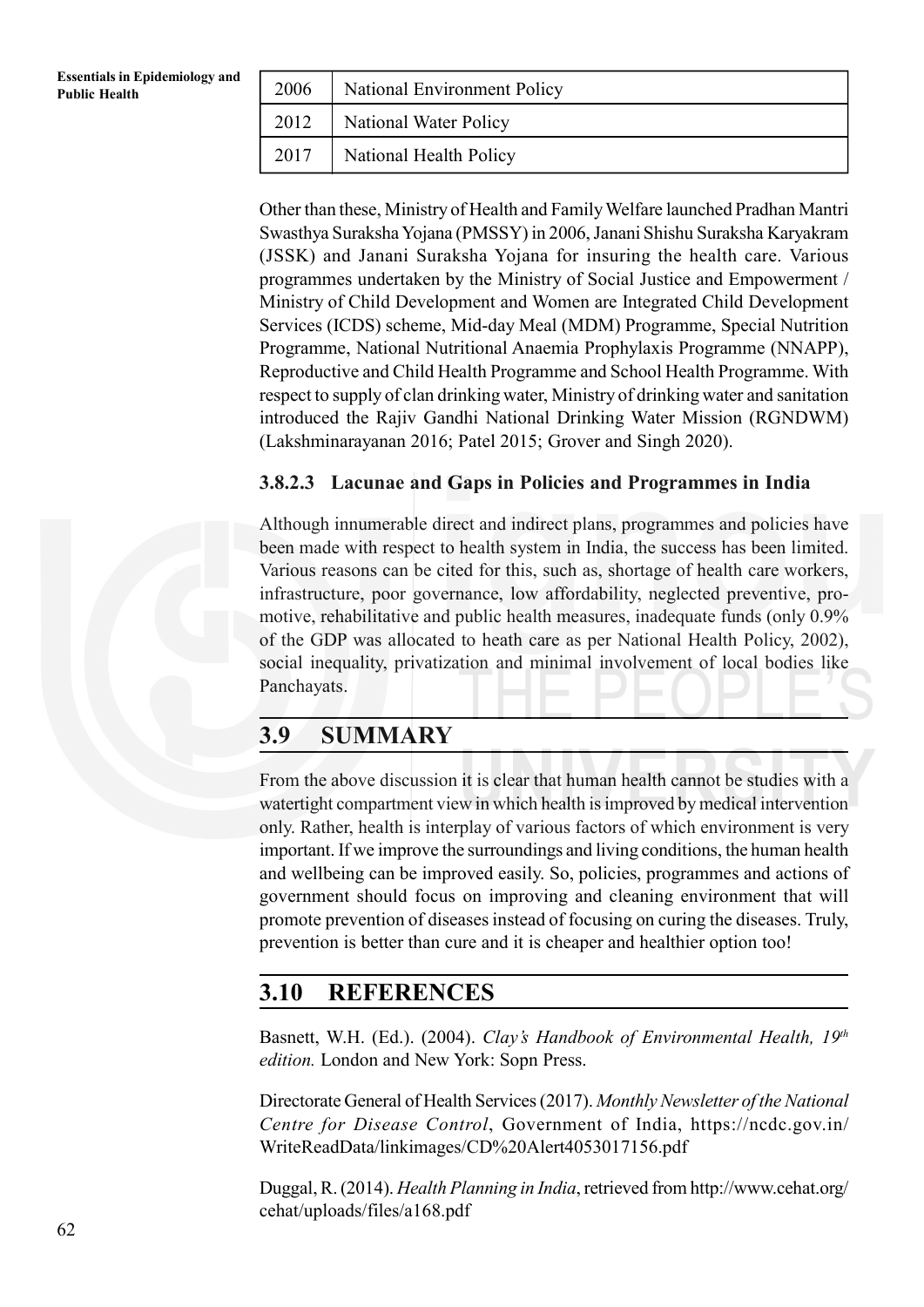63

Fielding, J.E., Teutsch S. & Breslow L. (2010). "*A Framework for Public Health* **Environmental Health** *in the United States*" Public Health Reviews, 32:174-189.

Government of India. 2015. *Manual on Health Statistics in India, Ministry of Statistics and Programme Implementation*, Retrieved from http:// www.mospi.gov.in/sites/default/files/publication\_reports/Manual-Health-Statistics\_5june15.pdf

Government of India. 2017. *National Health Policy 2017*. Ministry of Health and Family Welfare, 1-31.

Grover, A. & Singh, R.B. (2020). *Urban Health and Wellbeing: Indian Case Studies. Singapore:* Springer Nature.

Gupta, M.C. (2002). *Health and Law - A Guide for Professionals and Activists*. New Delhi: Kanishka Publishers.

IHME & The Lancet. 2018. *Findings from the Global Burden of Disease Study 2017*. http://www.healthdata.org/sites/default/files/files/policy\_report/2019/ GBD 2017 Booklet.pdf

Indian Council of Medical Research (ICMR), Public Health Foundation of India (PHFI) and Institute of Health Metrics and Evaluation (IHME).(2017). *The recent state level study on health status of India (1990-2016)*. ICMR, PHFI and IHME Department of Health Research, Ministry of health and family welfare, Government of India, 1-220.

Institute of Medicine. (2002). *The Future of the Public's Health in the 21st Century*. Washington, DC: The National Academies Press.

Institute of Medicine. (2003). *Who Will Keep the Public Healthy? Educating Public Health Professionals for the 21st Century*. Washington, DC: The National Academies Press.

Kjellén, M. (2001). *Issue Paper-Health and Environment*. Swedish International Development Corporation Agency, Department for Democracy and Social Development Health Division: Sweden.

Lakshminarayanan, S. (2016). Role of government in public health: Current scenario in India and future scope, *Journal of Family and Community Medicine*, 18 (1) 26-30.

MacArthur, I.D. & Bonnefoy, X. (1998). *Environmental Health Services in Europe – Policy Options*. WHO: Copenhagen.

Park, K. (2015). *Park's Textbook of Preventive and Social Medicine*. 23<sup>rd</sup> edition, Jbalpur: Bhanot Publishers

Patel, R.K. 2015. *Health Status and Programmes in India*. New Delhi: New Century Publications.

Planning Commission. 2013a. *Twelfth Five Year Plan (2012–2017) Faster, More Inclusive and Sustainable Growth*, 1:1-370 Retrieved from http:// planningcommission.gov.in/plans/planrel/12thplan/pdf/12fyp\_vol1.pdf